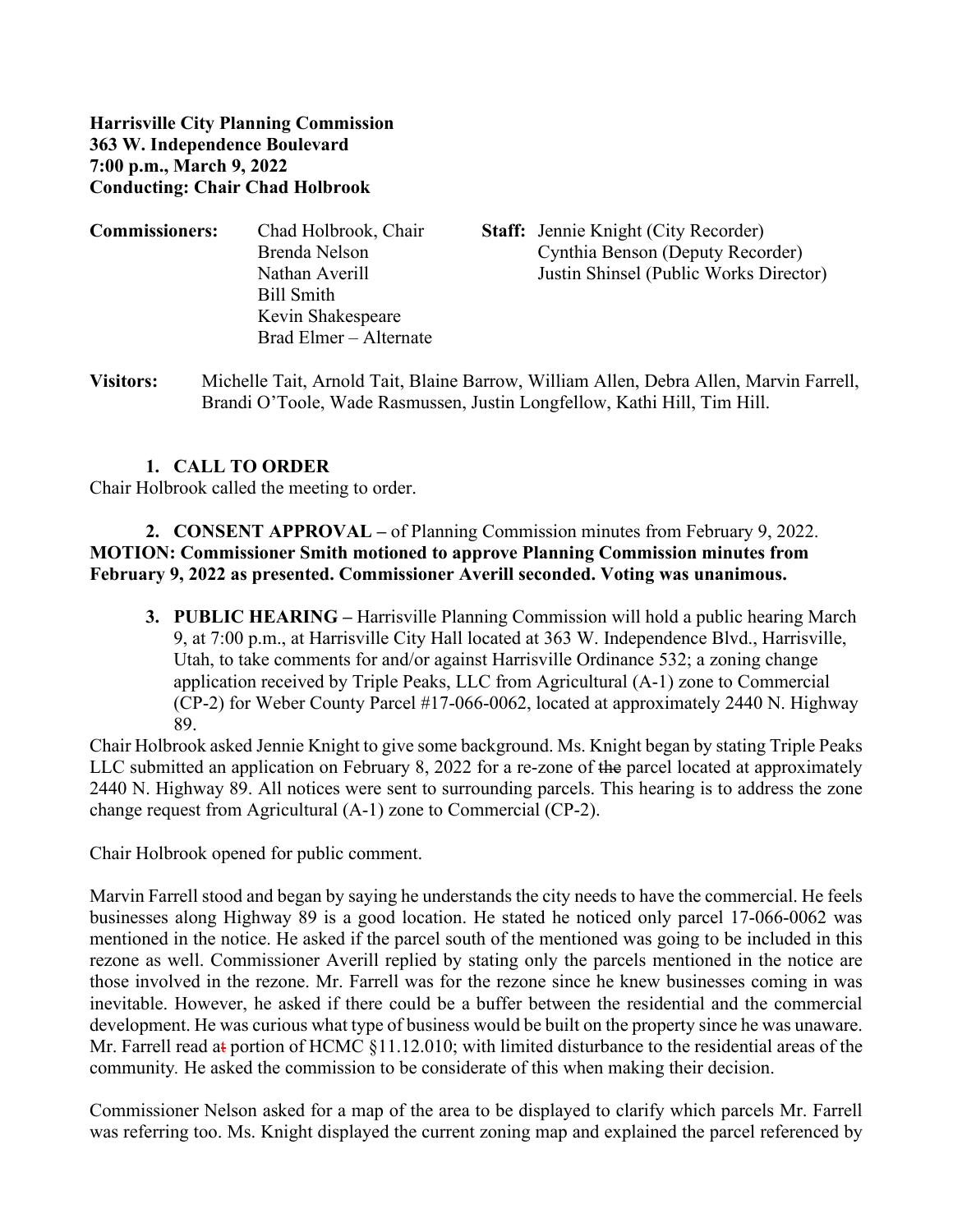Mr. Farrell was already zoned Commercial (CP-2) and the only parcel discussed tonight is the parcel currently zoned Agricultural (A-1). Commissioner Averill stated from his understanding the business which burnt down is being moved back a bit to accommodate parking. Commissioners discussed the topic for a moment before public comment was continued. Ms. Knight brought up the parcels. She addressed Mr. Farrell's concern with the parcel to the north of his property by saying parcel 17-066- 0063 would stay the same for now since it will only be used for a utility easement.

William Allen stood and stated his concern is the properties on either side of the parcel being rezoned. They have cows and horses. He is concerned for his grandchildren playing in his open yard and their safety during development. Dirt has already been pushed back towards his property creating an issue with standing water. He said he has standing water on the property behind him and it moving into his backyard. The current fence is one his grandchildren can climb over and with the moving of dirt, berms being built, etc. he is concerned for their safety. He restated his concern with the water coming right into the backyards of the houses along 750 W if more dirt is brought in. Chair Holbrook asked if the water has already entered his property. Mr. Allen said no not yet. Chair Holbrook asked if there is a natural low area about his property. Mr. Allen answered in the affirmative. He continued by saying the development is bringing in dirt causing a potential issue with the standing water if we have a large water season. He is not concerned with what the development is, only the water and safety of his grandchildren.

Cathy Hill stood and stated she had been on her property for forty-two (42) years. There was not an issue with standing water until the owners to the north built up their property. Now with all the dirt coming in and the land being built up once more about her land the water is a real concern. In wet years the water forms a lake. When there is standing water, it is affectionately called Lake Harrisville by the residents surrounding it. In these wet years, the water will flood her pasture and come right up to the house. She is concerned the water will flow directly into houses, pasture land and backyards of the four (4) houses along 750 W with all the land being built up. Her biggest concern is what is going to happen to the water.

Wade Rasmussen stood and said he was concerned with the standing water on the rezoned parcel and where it will go during the development. He has already had water issues from prior years without any developments. Chair Holbrook asked where flooding has occurred on his property. Mr. Rasmussen answered within his yard. He wants to know how the water will be mitigated. He is also concerned with the easement to the north of his property. He is curious if the easement is part of the rezone and how far back the development will come.

Justin Longfellow stood and stated he is concerned with the water on the property. He has horses and is concerned what the dirt will bring into the area such as chemicals, etc. He wants to know what is being brought in and how the new fill will affect what he is doing on his own property. He stated at this point he does not wish to see the development continue.

Chair Holbrook closed the public hearing portion of the meeting and reminded everyone present the public comment period will remain open until the next City Council meeting of April 12, 2022.

**4. DISCUSSION/ACTION/RECOMMEND** – to recommend adoption of Harrisville Ordinance 532; a zoning change application received by Triple Peaks, LLC from Agricultural (A-1) zone to Commercial (CP-2) for Weber County Parcel #17-066-0062, located at approximately 2440 N. Highway 89.

Chair Holbrook asked Jennie Knight to address some of the concerns of the residents. He asked for her to bring up the development to show them where exactly the parcel is and those addressed during public